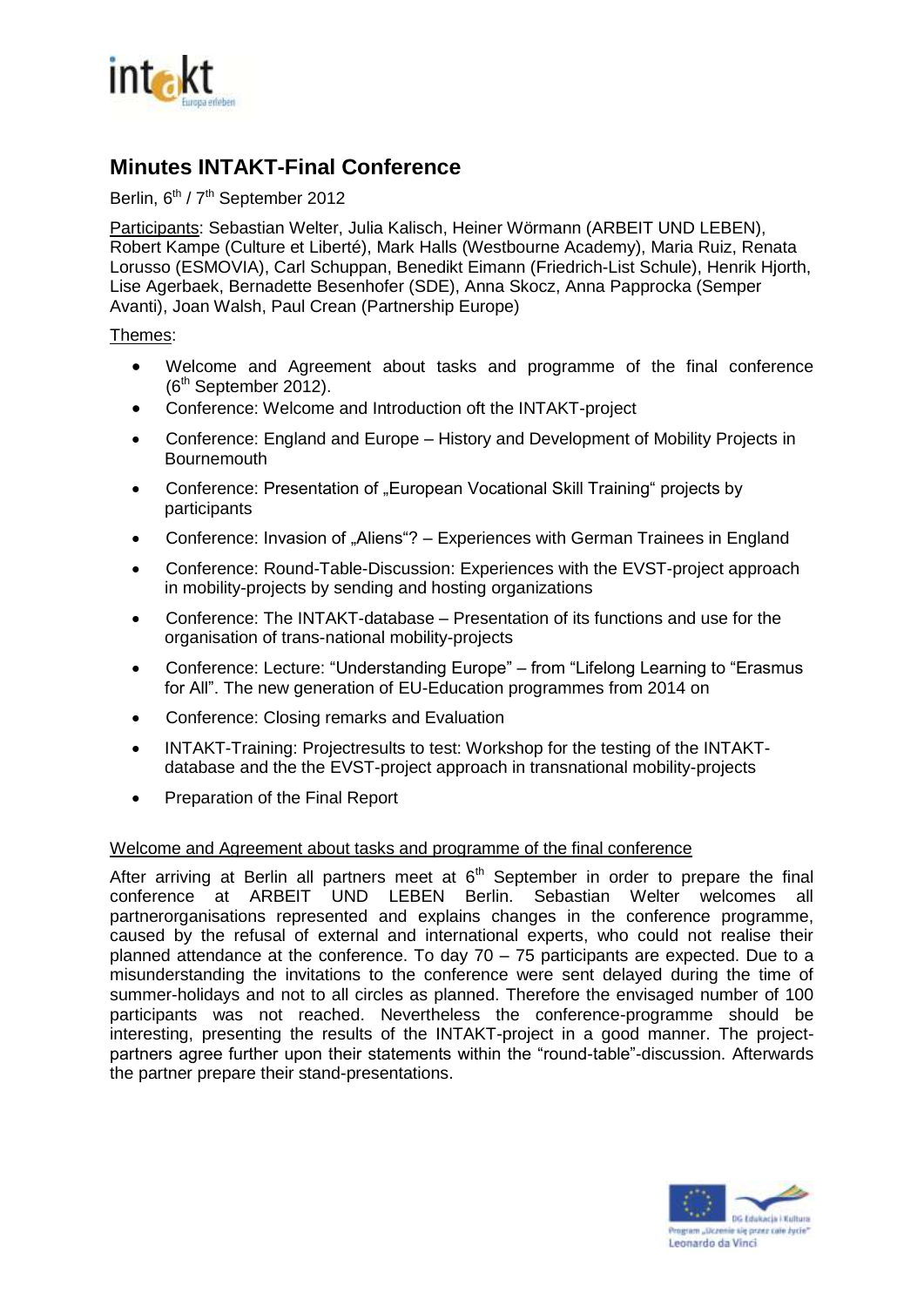

#### Progress of the conference:

## Conference: Welcome and Introduction oft the INTAKT-project

Most of the participants of trans-national mobility-projects are only able to participate in shortterm mobility activities of 3-4 weeks due to a limited leave by their vocational schools and sending companies. Because of a lack of foreign language skills and previous intercultural experiences most of those trainees are not able to carry out complex professional tasks during their stay abroad. Therefore the internships often are reduced to simple professional tasks, not reflecting the individual level of qualification and skills of the participants.

Therefore the project aimed at establishing an online-database in order to create tasksettings and learning objectives for "Intercultural Professional Field Researches" related to the learning fields of vocational training in different professions. The intended result of this approach is to improve the validation of learning outcomes also for those participants of vocational training activities abroad who are not able to carry out complex professional tasksettings during their short-term internships abroad due to a lack of language skills and intercultural experiences.

This conference aims at introducing the results of the project to a broader audience.

#### England and Europe – History and Development of Mobility Projects in Bournemouth

Initiatory Mike Francis, Managing Director of the Westbourne Academy in Bournemouth, described, basing on personal experiences the development of exchange-activities within Europe. In the years after the Second World War these relations were mainly based on personal contacts and mutual sympathy, today there exists a wide network of organizations, working in this field, including all member-states of the EU and beyond. For this development the existence of the EU-programmes, as Leonardo da Vinci, has to be seen not only as support, but as a crucial factor, because only the offered opportunities for funding were often the key new mobility-initiatives. Actually not only Bournemouth are characterized by many young people, attending European countries within trans-national mobility-programs. This has led to a reduction of mutual stereotypes and many people express now interest in visiting the home-countries were mobility-students are from. But nevertheless, Mike Francis, pointed out, a stay abroad is always more than a study-trip or a work-placement within a vocational training-program: Despite of all efforts to increase transparency of educational standards and acceptance of qualifications, the trans-national mobility projects should always include also the aspect of intercultural exchange und mutual understanding.

## INTAKT in practice: Best-practise examples of EVST-projects

Introduced by Benedikt Eimann several vocational trainees present the results of their EVSTprojects, which they carried abroad individually or in small groups, while participating in different mobility-projects. They report in an impressive manner their made experiences, the difficulties they have met and the solutions, which they found for unforeseen appearing problems. The presentations and video-clips demonstrate very clearly the creativity and engagement of the participants while dealing with the thematic aspect of their project and carrying out related work-tasks. All of the young people involved in these EVST-projects state the positive aspcets of this approach. A young vocational trainee told the audience, how the EVST-project carried out abroad opened her concrete new professional carreer options. Her EVST-project, presented at the company were she undergoes her vocational training, was taken as a proof, that she has potential to manage international businessrelations and was invited by the management of the enterprise to change her position from one of the branches into the company-headquaters.

All particpants named especially the opportunity to organize the work-process within their EVST-projects indepentendtly as a challenge, but also as a good chance to train personal and social skills while agreeing on tasks and necessary work-steps in a team, This possiblity

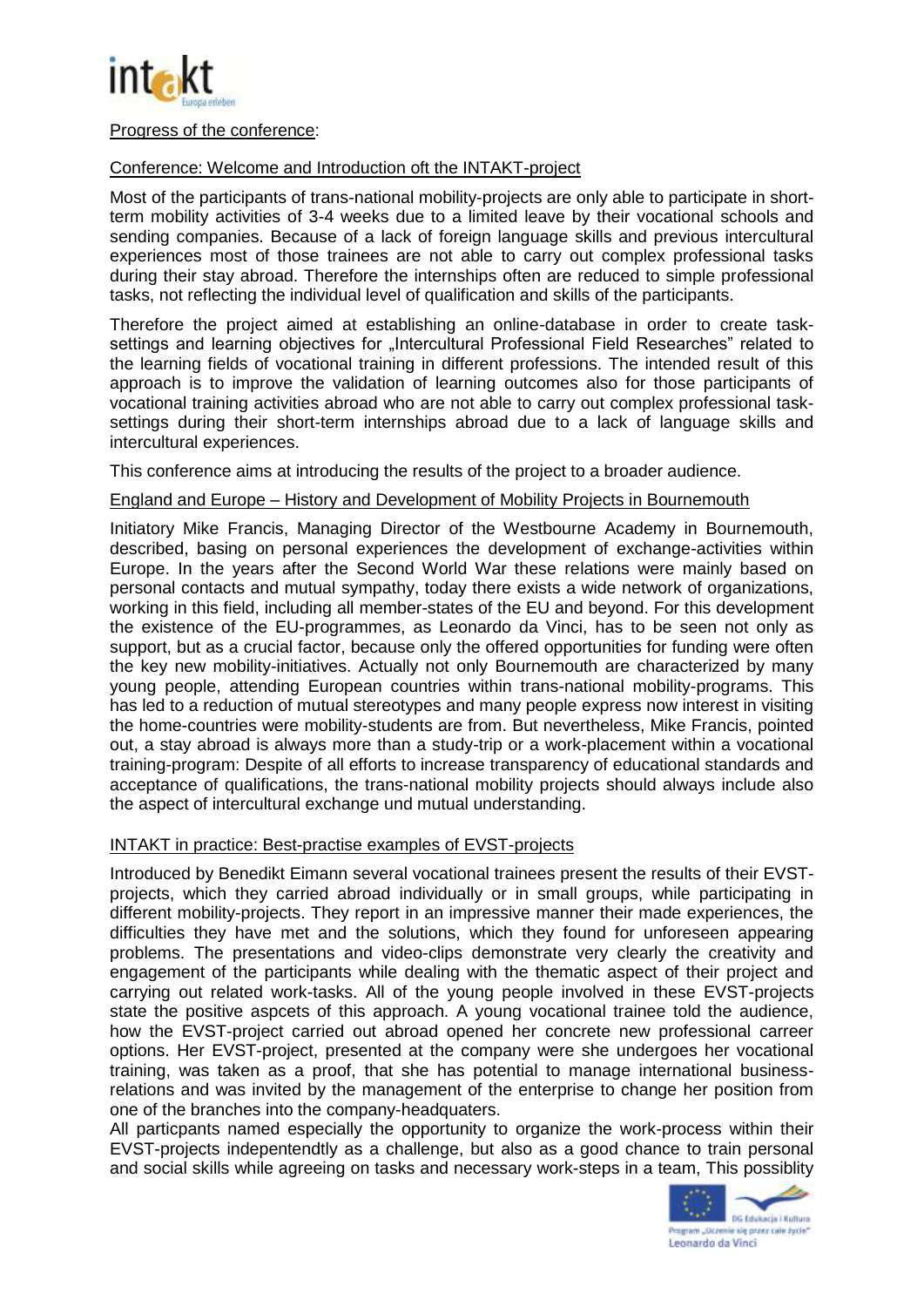

to work in small groups was seen as a further positive aspect: It offered the opportunity to carry out in a team complex work-tasks and comprehensive outputs by using specific skills and competences of the different group-members. Especially the task to organise and conduct interviews and surveys in the host-country was seen as a good option to get in direct contact with people at local level and to train own communication-skills.

For a group of trainees, undergoing their vocational training in different regional branches of a company the common work on an EVST-project offered the possibility to get acquainted among each other. As stated by the responsible representative for the vocational training, the internship abroad had also the positive side-effect of a better mutual-cooperation and workatmosphere in the sending company. All presentations of the participating trainees, held in English, were met with prolonged applause by the audience of the conference.

#### Invasion of "Aliens"? – Experiences with German Trainees in England

Mark Smith, Director of Tourism for Bournemouth, add to the presentations of former participants of mobility-projects some positive feedbacks from side of companies and inhabitants towards the foreign interns. Especially trainees from Germay have a good image due to their high developed work ethic and their ability to understand given work-tasks. Despite of the fact that in generell among local companies the acceptance of short-term internships remains low, there are long waiting-lists of firms, willing to host long-term interns. This is especially true for 24-week work-placements for young, qualified people with finalized vocational training. This mobility-project has developed to a success-story. Meanwhile are more than two dozen of former interns living and working permanently in Bournemouth, even several weddings has taken place. Due to these positive experiences the newly founded "Costal Academy of Tourism" plans also to offer mobility-programmes for students and trainees from the catering- and hotellery sector. The EVST-approach, developed under the INTAKT-project will be integrated in order to combine theoretical and practical learning during an internship abroad.

#### Round-Table-Discussion: Experiences with the EVST-project approach in mobility-projects

Sebastian Welter starts the report about experiences and "lessons learned" during the INTAKT-project with a remark, made by Mark Halls, representative of the partner-institution Westbourne Academy: When the idea of the project was introduced to him, he answered spontaneously: "This is easy!". But in reality the project developed not allways this way.

Despite of the already before existing close relations among project-partners and the common experiences in carrying out trans-national mobility-projects, some unforeseen difficlties occured: The first partner-meeting was for example strongly influenced by a discussion around the question: How far task-settings for EVST-projects should be predefined by teaching-staff and sending organisations? While one part of the partnership voted for an approach with fixed tasks, another part of the partners prefered the option to choose themes and tasks independently, in order to motivate the participating trainees to own initiative and creativity within the learning-process. In the opposite there was seen as a risk, that a free choice of tasks would lead to difficulties in the validation of learning outcomes.

Benedikt Eimann, Friedrich-List-Schule, reported related experiences, gained during the testing-phase of project results in different mobility-projects. As shown in practise a fixed task-setting for EVST-projects has a demotivating effect on the participating trainees, especially if they had beforehand no opportunity to influence the establishment of tasks. Paul Crean, project-coordinator at Partnership Europe, told about experiences made with a group of young vocational trainees, who could give no information about contents and task-settings for their agreed EVST-projects after arriving at Cork, Ireland. Despite of an intensive preparation-course, they were under the impression of a different culture and country not able to imagine, how they could carry out any tasks in a foreign country. Only after one week

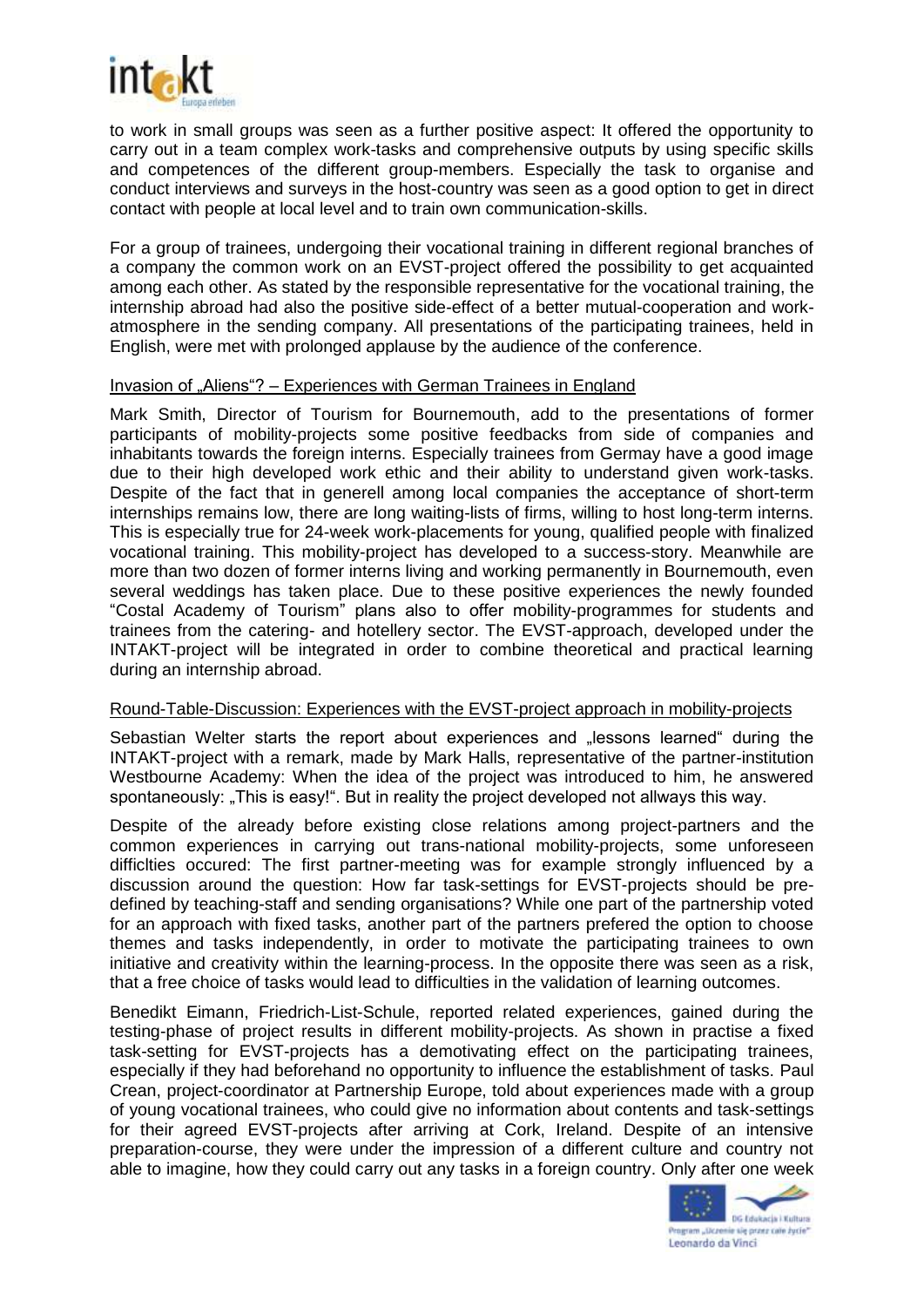

with different integration-activities it was possible to motivate them to project-related activities. Out of this experiences the conclusion was drawn, stated Mark Halls, that hostingorganisations has to be integrated in the agreement of project-tasks. In Bournemouth it had been the case, that a group of young trainees, working in the administration-sector, had the task to conduct interviews with representatives of the city-administration. But as they had no permission, it was impossible to realize this project-tasks. The problem was solved by a change of task-settings. As also important named, Maria Ruiz-Gamez, Head of the department for international relations at ESMOVIA, the participation of hosting-organisations in the validation of learning outcomes. In many cases it has been insufficient, to proof results only by submitted reports. In fact the development of the learning-process itself should be taken into consideration. Already the test of the INTAKT-approach provided important hints on how to match differing expectations among all participating sides of a mobility-project. She expressed the expectation, that with support of the INTAKT-database a platform will be established, helping to organize a constant dialogue-process among project-partners and mobility-participants. Robert Kampe, project-coordinator at Culture et Liberté, emphasized beneath of the concrete results, the meaning of the common work-process among European project-partners while realising the INTAKT-project. Due to geographical distances and existing language-bareers, the agreement on work-tasks turned out more difficult than on national level, but the cooperation on European level has therefore the advantage, that problems and their possible solution can be discussed from different prospects. He felt this finding as an important added value, to recognize, that beyond of own national behaviour and reflections exists further useful approaches and ideas. Sebastian Welter thanks on behalf of ARBEIT UND LEBEN all participating project-partners for their efforts realising the INTAKT-project in the last two years. He expressed also the hope, that this fruitful cooperation will continue in using its results in future, while carrying out common mobilityprojects.

## The INTAKT-database – Presentation of its functions

Bernadette Besenhofer and Sebastian Welter introduce the EVST-database, developed during the INTAKT-project. The abbreviation "EVST" means .European Vocational Skills Training" and was established, as experience had shown, that for the German expression "Berufsfelderkundung" exists no adequate English translation. The database was constructed following the INTAKT-concept, defining several steps for the establishment of EVST-projects and their implementation in trans-national mobility-projects.

The database includes two sections - one for mobility-participants and one for projectcoordinators, both linked, in order to allow among participants and coordinators a dialogueprocess. The concept is basing on results, developed in the previous Compass-project. But the initial intention to use the COMPASS-database as basic tool and add steps of the INTAKT-approach proofed to be not realistic due to technical reasons. Instead of that the database was set up completely new in order to integrate new functions and to design it more user-friendly. The most difficult challenge was to create a system, but to open it for a flexible use, adopted to differing expectations of different users. Accordingly the database includes now also the opportunity to use it for the participants-management in mobilityprojects not using the EVST-approach. The reason for this was the decision to create a tool usable for a wide range of mobility-projects in order to ensure its acceptance among external project-coordinators, interested in using the database for different target-groups. The EVSTdatase is therefore open for "pool"-projects and projects with a professional specialisation. It is open to indivual applicants as well as for groups of mobility-participants. Next to vocational trainees also persons on the labour-market, undergoing an long-term work-placement abroad, are able to present their learning-outcomes and project-results via the database.

To offer an additional value for coordinators of mobility-projects, the database also includes the function to document learning-outcomes in a certificate, which follows in its structure the

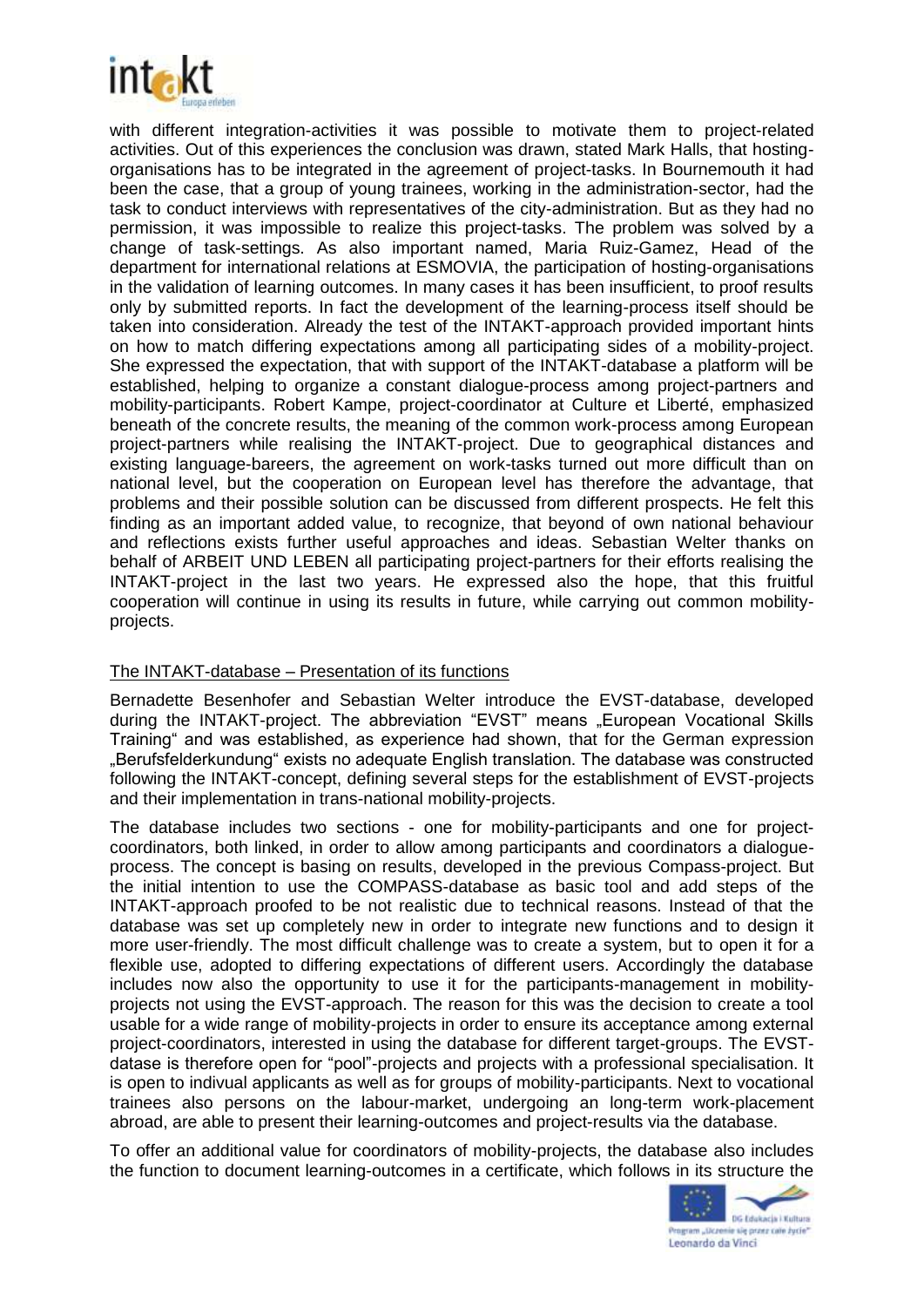

categories, given in the Europass-Mobility. Therefore the description of learning-outputs can be taken over into this certificate.

Workshop-participants, interested to get acquainted with the INTAKT-approach in detail are welcomed to following workshop, explaining the systematic of EVST-projects and the functions of the database.

#### Lecture: "Understanding Europe" – from "Lifelong Learning to "Erasmus for All".

Dr. Philipp Sternberg, Vice-president of the Socialdemocratic Party of Berlin, gave in his lecture an introduction in the role of EU-grants for the city of Berlin and gave from this prospect some comments concerning the proposal fort he new generation of the EUeducation-programme "Erasmus for All", which intends from 2014 on a remarkable improvement of grants for trans-national mobility-activities. He reports, that the draft, provided by the EU-commission is actually under discussion in the EU-parliament. There was a heavy reaction to the commission´s proposal, critizing the small focus of the new programme, emphasizing the role of mobility and employability for young people in Europe. Due to high unemployment-rates in many member-states this approach seems understandable, but education has to be seen in a broader sense than only as professional qualification.

For Berlin as Federal State in Germany EU-grants play. due to the actual budget-situation, an important role in many areas. But especially Berlin reflects in its role as city between East and West and the transition-processes since the fall of the Berlin wall the challenges, connected with the now emerging European integration process. Differences are existitng further on, not only with regard to the financial situation in the EU-member-states, but also with regard to the challenges Europe is actually facing. Therefore he stated it as necessesary to add to the future EU education programme also the possibility for people to meet and to discuss their vision of a future Europe. The actual financial crisis illustrate how easy stereotypes take effect in public, which seemde already resolved. Europe has to be seen as "peace-project" and as a garanty for social and economical cohesion. This structure would have tob e developed further under active participation o fas many poeple as possible.

#### Project results to touch: Workshop for the testing of the INTAKT-database

The workshop based on the training-concept developed frot the INTAKT-project. The participants were divided into small groups and got the task, with help of virtual participantsprofiles to follow some steps of the INTAKT-approach:

- to establish a profile for a mobility-participant in the EVST-database,
- to establish learning objectives,
- to set up task-settings for EVST-projects,
- to document learning-outcomes with help of virtual EVST-project-reports.

The prepared profiles demonstrate participants with different background, expectations and interests towards an internship abroad. Respectivley the procedure for the establishment of learning-goals and task-settings for EVST-projects can be simulated for different targetgroups.

As intended some of the workshop-participants expressed some irritation when the tasksetting was fixed and their was only little chance to put in own ideas for an EVST-project. In the opposite other participants reported afterwards difficulties in establishing work-tasks, when there were no settings at all. During the following discussion it was clarified, that the database in itself is not replacing a dialogue with mobility-applicants and participants, but as